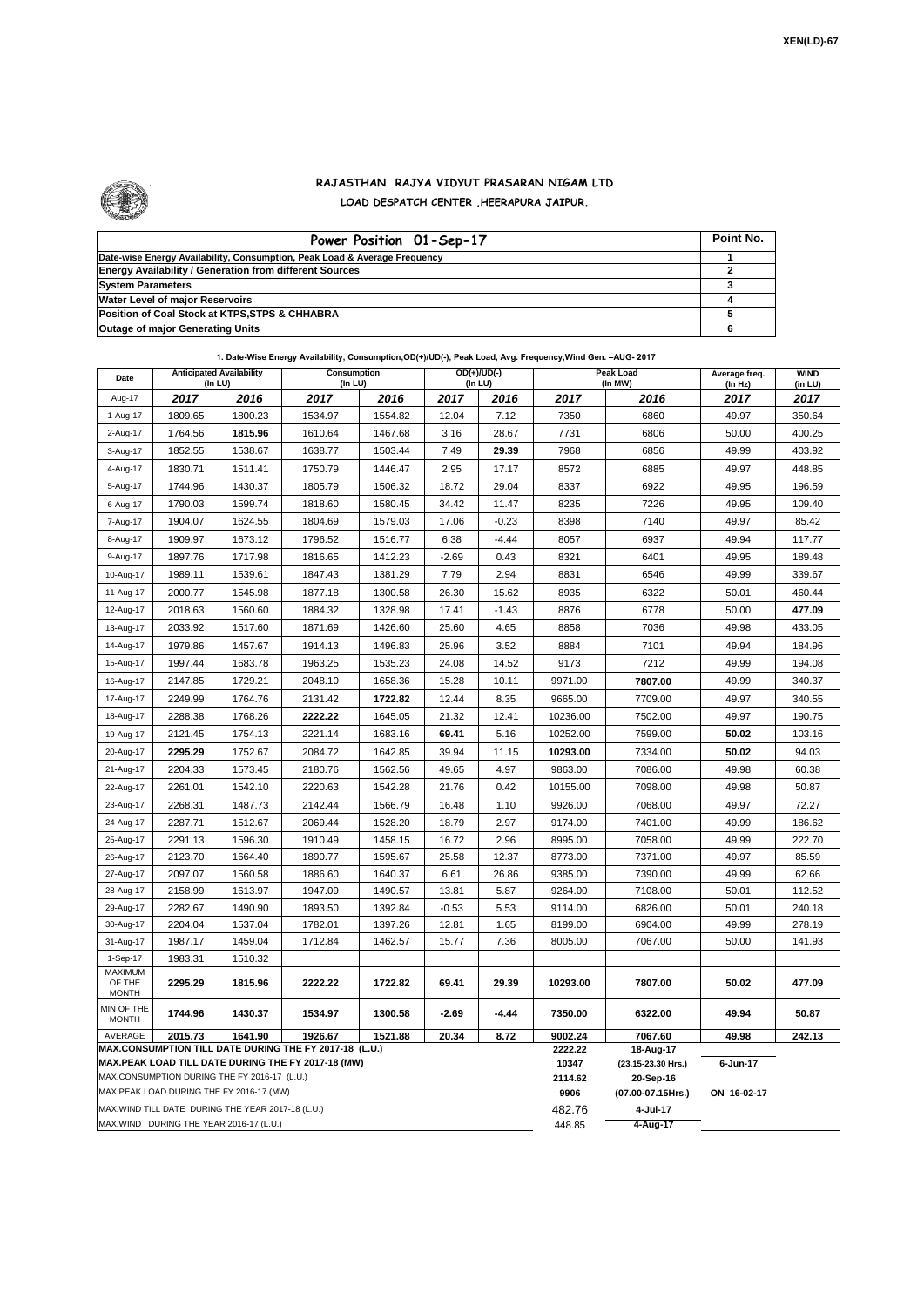## **2.Anticipated Availability/Generation From Different Sources (In LU)**

|              |                                                                                    | נשט וובן                                  |                                  |                              |                                           |                                  |                              |
|--------------|------------------------------------------------------------------------------------|-------------------------------------------|----------------------------------|------------------------------|-------------------------------------------|----------------------------------|------------------------------|
| S.No.        | Sources Available to Rajasthan /<br>Installed Capacity as on 30.09.2016<br>(In MW) | Prior<br>assessment of<br>Avail. For next | Prior<br>assessment of<br>Avail. | Actual<br>Energy<br>Received | Prior<br>assessment of<br>Avail. For next | Prior<br>assessment of<br>Avail. | Actual<br>Energy<br>Received |
|              |                                                                                    | Day                                       |                                  |                              | Day                                       |                                  |                              |
|              |                                                                                    |                                           | 30-Aug-17                        |                              |                                           | 31-Aug-17                        |                              |
| 1            | KTPS (1240/1240)                                                                   | 231.00                                    | 267.00                           | 216.67                       | 222.00                                    | 231.00                           | 197.97                       |
| $\mathbf{2}$ | STPS (1500/1500)                                                                   | 165.00                                    | 220.00                           | 141.63                       | 165.00                                    | 165.00                           | 130.38                       |
| 3            | DHOLPUR GAS CCPP (330/330)                                                         | 0.00                                      | 0.00                             | 0.00                         | 0.00                                      | 0.00                             | 0.00                         |
| 4            | RAMGARH (273.5/273.5)                                                              | 45.00                                     | 46.00                            | 38.29                        | 46.00                                     | 45.00                            | 44.61                        |
| 5            | RAPP-A(200/200)                                                                    | 38.00                                     | 38.00                            | 41.69                        | 38.00                                     | 38.00                            | 41.11                        |
| 6            | MAHI (140/140)                                                                     | 0.00                                      | 0.00                             | 13.12                        | 0.00                                      | 0.00                             | 11.42                        |
| 7            | CHAMBAL (RPS+JS) (135.5/271)                                                       | 17.00                                     | 17.00                            | 15.24                        | 17.00                                     | 17.00                            | 6.37                         |
| 8            | <b>GIRAL LIGNITE (250/250)</b>                                                     | 0.00                                      | 0.00                             | 0.00                         | 0.00                                      | 0.00                             | 0.00                         |
| 9            | CHHABRA TPS 1000/1000)                                                             | 104.00                                    | 109.00                           | 90.34                        | 109.00                                    | 104.00                           | 92.21                        |
| 10           | ADANI (TPS) + KALISINDH (TPS)<br>(1200+1200/1320+1200)                             | 415.46                                    | 420.00                           | 310.34                       | 420.00                                    | 415.46                           | 320.58                       |
| 11           | WIND FARM (3980.40/4119.15)                                                        | 88.00                                     | 274.00                           | 278.19                       | 205.00                                    | 88.00                            | 141.93                       |
| 12           | SOLAR POWER(737.70/1295.70)                                                        | 0.00                                      | 0.00                             | 0.00                         | 0.00                                      | 0.00                             | 0.00                         |
| 13           | CAPTIVE POWER PLANTS                                                               | 0.00                                      | 0.00                             | 0.00                         | 0.00                                      | 0.00                             | 0.00                         |
| 14           | REGIONAL (INTRA STATE) O.A. (VLTPS)                                                | 0.00                                      | 0.00                             | 0.00                         | 0.00                                      | 0.00                             | 0.00                         |
| 15           | OPEN ACCESS                                                                        | $-62.78$                                  | $-51.51$                         | $-51.68$                     | $-57.53$                                  | $-62.78$                         | $-62.85$                     |
| 16           | BIOMASS - (101.95/119.25)                                                          | 7.00                                      | 7.00                             | 7.20                         | 6.00                                      | 7.00                             | 5.70                         |
| 17           | BARSINGHSAR LTPS(250/250)                                                          | 26.00                                     | 52.00                            | 30.72                        | 26.00                                     | 26.00                            | 23.56                        |
| 18           | RAJWEST (1080/1080)                                                                | 170.00                                    | 170.00                           | 102.01                       | 172.00                                    | 170.00                           | 107.59                       |
|              | <b>TOTAL (A): 1-18</b>                                                             | 1243.68                                   | 1568.49                          | 1233.76                      | 1368.47                                   | 1243.68                          | 1060.58                      |
| 19           | <b>BBMB COMPLEX</b>                                                                |                                           |                                  |                              |                                           |                                  |                              |
|              | a) BHAKRA(230.79/1516.3)                                                           | 33.44                                     | 33.91                            | 33.98                        | 39.12                                     | 33.44                            | 34.23                        |
|              | b) DEHAR (198/990)                                                                 | 28.12                                     | 28.12                            | 27.78                        | 28.03                                     | 28.12                            | 27.53                        |
|              | c) PONG (231.66/396)                                                               | 31.86                                     | 25.78                            | 28.53                        | 31.58                                     | 31.86                            | 34.62                        |
|              | TOTAL : a TO c                                                                     | 93.42                                     | 87.80                            | 90.29                        | 98.73                                     | 93.42                            | 96.38                        |
| 20           | <b>CENTRAL STATIONS</b>                                                            |                                           |                                  |                              |                                           |                                  |                              |
|              | d) SINGRAULI<br>(300/2000)                                                         | 89.91                                     | 61.44                            | 32.87                        | 66.81                                     | 89.91                            | 63.12                        |
|              | e) RIHAND<br>(310.24/3000)                                                         | 98.55                                     | 107.45                           | 67.71                        | 65.71                                     | 98.55                            | 77.00                        |
|              |                                                                                    |                                           |                                  |                              |                                           |                                  |                              |
|              | f) UNCHAHAR-I(20/420)                                                              | 0.00<br>0.09                              | 0.00                             | 0.07                         | 3.01                                      | 0.00                             | 0.69                         |
|              | g) UNCHAHAR-II& III(61/630)                                                        |                                           | 0.39                             | 1.37                         | 11.30                                     | 0.09                             | 2.75                         |
|              | h) INDIRA GANDHI STPS(JHAJHAR) 0.00/1500)                                          | 0.00                                      | 0.00                             | 0.00                         | 0.00                                      | 0.00                             | 0.00                         |
|              | i) NCTPS DADRI St-II (43.22/980) +                                                 | 0.09                                      | 0.36                             | 3.45                         | 8.80                                      | 0.09                             | 4.02                         |
|              | DADRI-TH                                                                           |                                           |                                  |                              |                                           |                                  |                              |
| i)           | DADRI GAS (77/830)                                                                 | 0.95                                      | 0.76                             | 0.60                         | 2.22                                      | 0.95                             | 0.68                         |
|              | k) ANTA<br>(83.07/419)                                                             | 1.28                                      | 3.23                             | 2.15                         | 0.00                                      | 1.28                             | 1.18                         |
|              | I) AURAIYA<br>(61.03/663)                                                          | 0.00                                      | 0.00                             | 0.00                         | 0.00                                      | 0.00                             | 0.00                         |
|              | m) NAPP<br>(44/440)                                                                | 9.14                                      | 9.22                             | 9.22                         | 9.12                                      | 9.14                             | 9.14                         |
|              | n) RAPP-B<br>(125/440)                                                             | 31.87                                     | 32.04                            | 32.04                        | 35.71                                     | 31.87                            | 31.87                        |
|              | o) RAPP-C<br>(88/440)                                                              | 20.58                                     | 20.58                            | 20.58                        | 20.58                                     | 20.58                            | 20.58                        |
|              | p) SALAL<br>(20.36/690)                                                            | 4.76                                      | 4.76                             | 4.76                         | 4.76                                      | 4.76                             | 4.76                         |
|              | a) URI<br>(70.37/720)                                                              | 8.79                                      | 8.54                             | 7.95                         | 8.79                                      | 8.79                             | 7.84                         |
|              | r) TANAKPUR<br>(10.86/94)                                                          | 2.50                                      | 2.50                             | 2.50                         | 2.50                                      | 2.50                             | 2.48                         |
|              | s) CHAMERA - (105.84/540)                                                          | 25.12                                     | 25.12                            | 25.12                        | 25.12                                     | 25.12                            | 24.44                        |
|              | t) CHAMERA-II (29.01/300)                                                          | 6.96                                      | 6.96                             | 6.96                         | 6.96                                      | 6.96                             | 6.96                         |
|              | u) CHAMERA-III (25.21/231)                                                         | 5.97                                      | 6.00                             | 6.04                         | 6.00                                      | 5.97                             | 5.97                         |
|              | v) DHAULIGANGA (27/280)                                                            | 6.42                                      | 6.51                             | 6.51                         | 6.51                                      | 6.42                             | 6.42                         |
|              |                                                                                    |                                           |                                  |                              |                                           |                                  | 10.09                        |
|              | w) DULHASTI (42.42/390)                                                            | 10.09<br>1.63                             | 10.09<br>0.39                    | 10.09<br>1.86                | 10.09<br>1.95                             | 10.09<br>1.63                    | 1.63                         |
|              | x) SEWA (13/120)                                                                   |                                           |                                  |                              |                                           |                                  |                              |
|              | y) NJPC                                                                            | 33.31                                     | 34.48                            | 34.48                        | 34.48                                     | 33.31                            | 33.46                        |
|              | (112.00/1500)+RAMPUR(31.808/412.02)                                                |                                           |                                  |                              |                                           |                                  |                              |
|              |                                                                                    |                                           |                                  |                              |                                           |                                  |                              |
|              | z) TEHRI (75/1000)                                                                 | 4.99                                      | 4.99                             | 4.99                         | 5.45                                      | 4.99                             | 4.53                         |
|              | aa) KOTESHWR (33.44/400) + PARBATI3                                                | 15.56                                     | 15.56                            | 21.44                        | 13.95                                     | 15.56                            | 20.57                        |
|              | (56.73/520)                                                                        |                                           |                                  |                              |                                           |                                  |                              |
|              | ab) TALA                                                                           | 3.64                                      | 3.64                             | 3.64                         | 3.64                                      | 3.64                             | 3.64                         |
|              | ac) MUNDRA UMPP (380/4000)                                                         | 85.96                                     | 50.12                            | 20.11                        | 52.73                                     | 85.96                            | 53.62                        |
|              | ad) SASAN (372/3960)                                                               | 72.84                                     | 70.95                            | 59.95                        | 52.35                                     | 72.84                            | 62.22                        |
|              | ae) FRKKA+KHLGN+TLCHR (70.18/3940)                                                 | 0.00                                      | 0.00                             | 3.66                         | 0.00                                      | 0.00                             | 4.07                         |
|              | af) URS POWER(DADRI TH-I)                                                          | 0.00                                      | 0.00                             | 0.00                         | 0.00                                      | 0.00                             | 0.00                         |
|              | TOTAL SCHEDULE(a TO af)                                                            | 634.41                                    | 573.87                           | 480.41                       | 557.27                                    | 634.41                           | 560.08                       |
|              | LOSSES                                                                             | $-17.77$                                  | $-15.59$                         | $-16.37$                     | $-14.04$                                  | $-17.77$                         | $-19.37$                     |
|              | NET SCHEDULED                                                                      | 616.64                                    | 558.27                           | 464.03                       | 543.23                                    | 616.64                           | 540.71                       |
| 21           | BILATERAL (REG.) EXCL. BANKING                                                     | 21.00                                     | 20.54                            | 20.54                        | 25.18                                     | 21.00                            | 21.36                        |
| 22           | <b>BANKING</b>                                                                     | $-12.18$                                  | $-12.18$                         | $-12.18$                     | 0.00                                      | $-12.18$                         | $-12.18$                     |
| 23           | BILATERAL(INTER-REG.).<br>EXCLUDING (ISOA & BANKING)                               | 86.91                                     | 84.77                            | 82.10                        | 27.25                                     | 84.08                            | 55.40                        |
| 24           | <b>INTER STATE OPEN ACCESS</b>                                                     | 62.78                                     | 51.51                            | 51.68                        | 57.53                                     | 62.78                            | 62.85                        |
| 25           | (BILATERAL+IEX)<br>INDIAN ENERGY EXCHANGE                                          | $-31.66$                                  | $-70.74$                         | $-70.74$                     | $-38.34$                                  | $-31.66$                         | $-31.66$                     |
|              | <b>TOTAL(B): (19 TO 25)</b>                                                        | 743.50                                    | 635.55                           | 535.44                       | 614.84                                    | 743.50                           | 636.49                       |
|              | TOTAL GENERATION (A +B) : 1 TO                                                     |                                           |                                  |                              |                                           |                                  |                              |
|              | 25                                                                                 |                                           |                                  | 1769.19                      |                                           |                                  | 1697.06                      |
|              | OVER DRAWAL (+)/UNDER DRAWAL<br>$(-)$                                              |                                           |                                  | 12.81                        |                                           |                                  | 15.77                        |
|              | <b>GRAND TOTAL</b>                                                                 | 1987.17                                   | 2204.04                          | 1782.01                      | 1983.31                                   | 1987.17                          | 1712.84                      |
|              | <b>LAST YEAR</b>                                                                   | 1459.04                                   | 1537.04                          | 1397.26                      | 1510.32                                   | 1459.04                          | 1462.57                      |